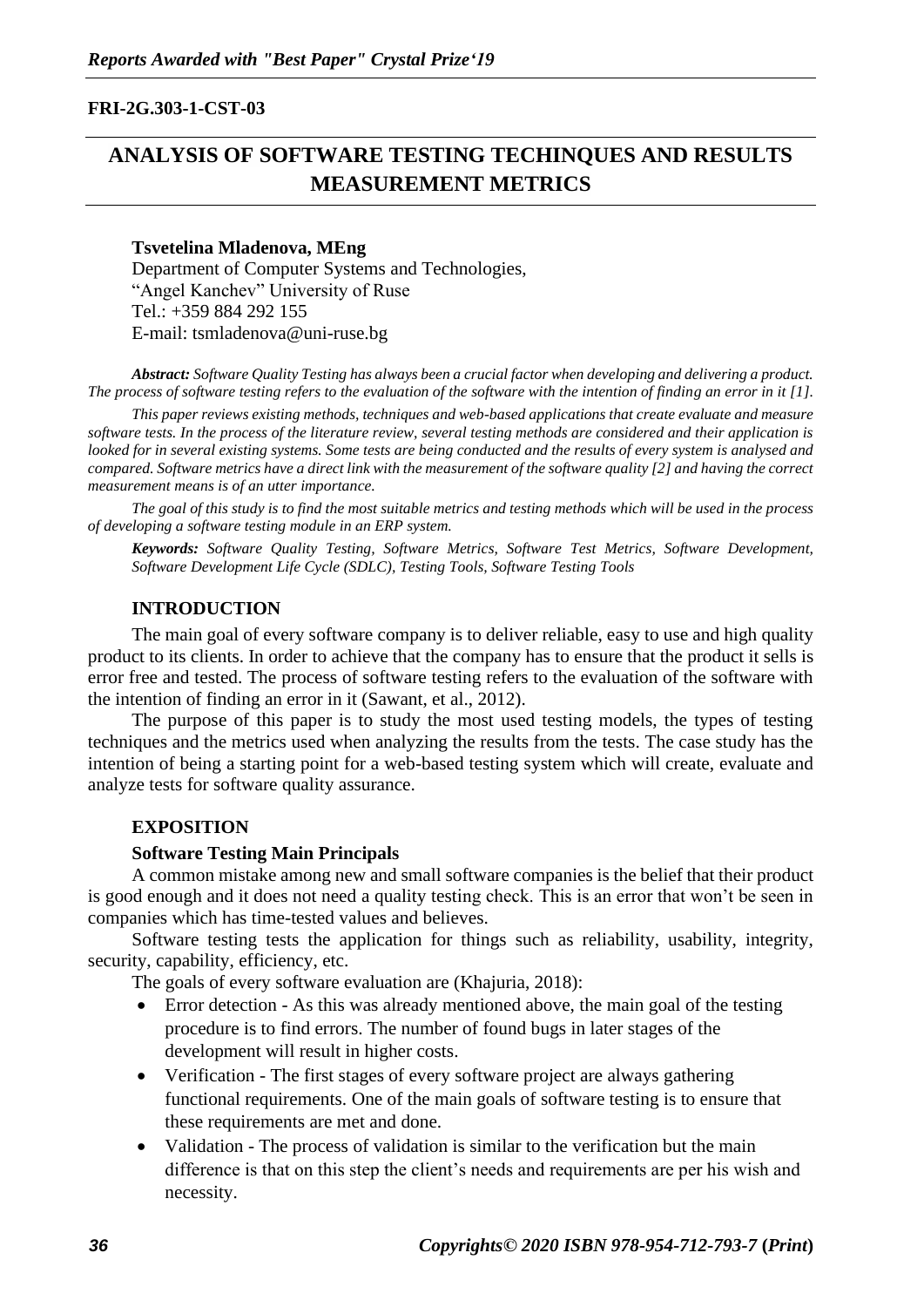- Customer satisfaction After meeting the basic requirements a test cycle about the whole client experience should be done. This means that not only the functional requirements will be tested but also the visual ones.
- Ouality The whole purpose of software testing is to ensure that the final product will be reliable, stable, secure, scalable, and accurate and will meet the standard of the company that develops it.

Some authors are reducing the testing steps to just  $4$  – debugging, verification, validation and defect (Hailpern, 2002). According to Hailpern and Santhanam, the process of debugging involves analyzing the given program in order to find out if it meets the specifications. That process is also referred as the process of "diagnosing the precise nature of a known error and then correcting it" (Mayers, 1976). Here the processes of verification and validation are overlapping with the definition of Khajura, Shabaz and Taneja (Khajuria, 2018). The last step, defect, is more of a definition than a step. It states that every occurrence of a divergence from the specification can be viewed as a bug and therefore should be corrected (IEEE Standard, 1989).

# **Software Testing Models**

A quick overview of the most used development models shows that there is a big overlapping between the terms for software development models and the ones for software testing. A more exhaustive research shows that this is because every of this development models has a testing phase implemented in it. The difference as expected is in the sequence and complexity of the testing itself. This paper considers three of the most used models: Waterfall Model, V-Model and Agile Model (Balaji & Sundararajan Murugaiyan, 2012).

1. Waterfall Model – particular for the model is that there is only one testing phase, at the end of the Software Development Life Cycle (SDLC) [\(Fig. 1\)](#page-1-0). Defects found at this stage of the development costs more resources of the company and is inefficient. The requirements should be clear at the beginning of the project and the output of every stage is input of the next. That makes the management of the project harder and the testing process unreliable.



Fig. 1 Waterfall Development and Testing Model

<span id="page-1-0"></span>2. V-Model – the V-Model is a modification of the Waterfall Model originated by the limitation of the Waterfall model in terms of testing phases. [Fig. 2](#page-2-0) shows that every phase of the development is followed by a testing phase and very often the developers and the testers are working parallel. Disadvantage of this model is the need for complete update of the documentation and retesting if a change in the requirements is made. That makes this model more suitable for the needs of today's development methods.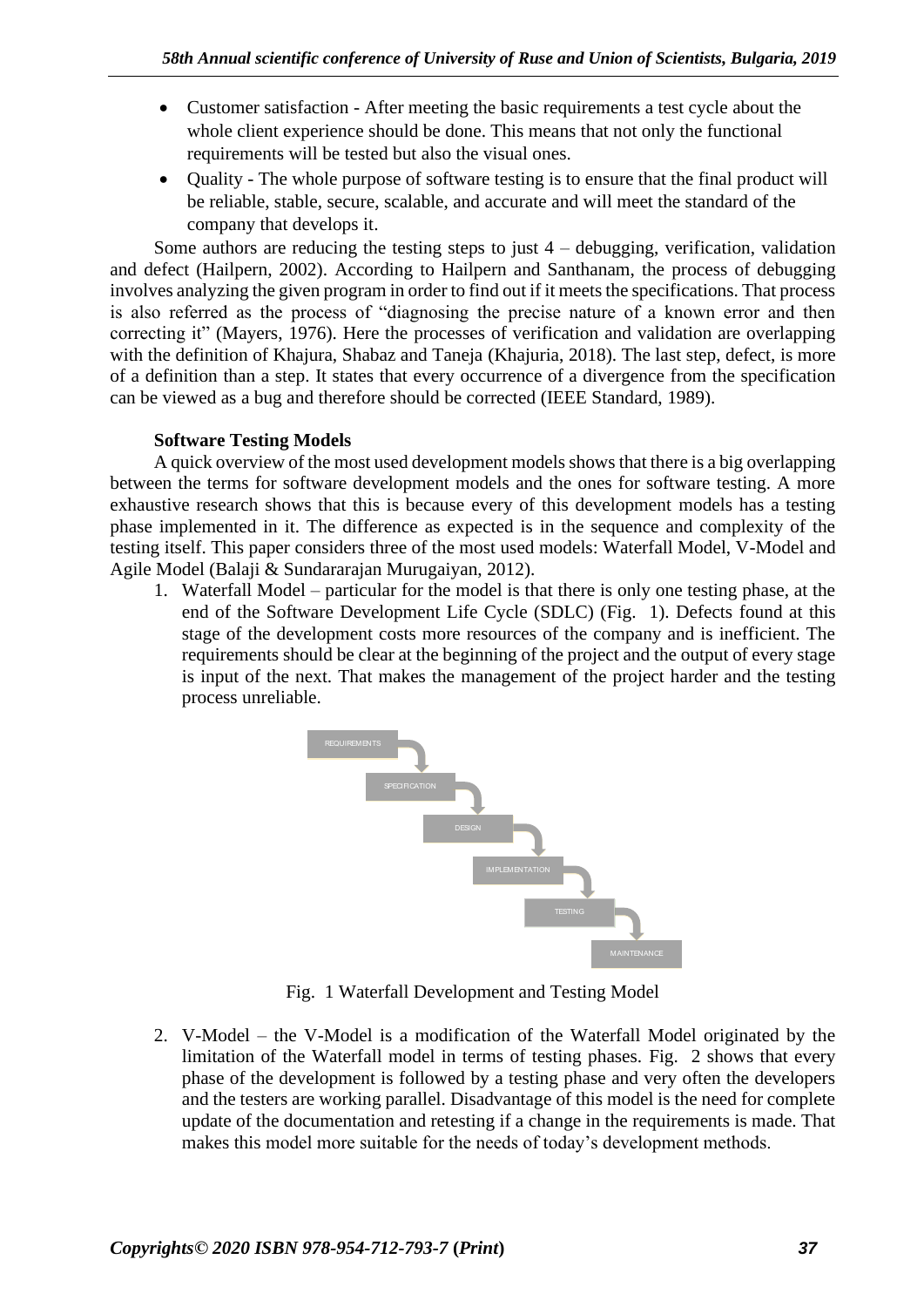

Fig. 2 V-Model for Software Development and Testing

<span id="page-2-0"></span>3. Agile Model – the agile model is the most flexible model among the three models considered in this paper. A particular trait of this model is the fast development and implementation of a ready product. The project can be split in stages (sprints) and the client will receive updates, finished modules etc., in short periods of time. The division of the project into seemingly smaller projects will guarantee that every sprint consist of the five stages of development [\(Fig. 3\)](#page-2-1). concerning the testing this is a complete cycle of development and testing in time.



Fig. 3 Agile Development and Testing Model

### <span id="page-2-1"></span>**Software Testing Life Cycle (STLC) and Software Testing Types**

Regardless of the chosen model of development and testing the process itself consist of several steps that need to be done in order for the test to be evaluated. As it was said before the aim of every test is to find the errors in the application and to point them to developer which in turn to fix them. Therefore some guides when creating a test should be followed. [Fig. 4](#page-3-0) shows a basic STLC and the obligatory steps that should be taken when planning, creating and evaluating a test. Following these steps every test creator should be able to decide what type of test will be performed.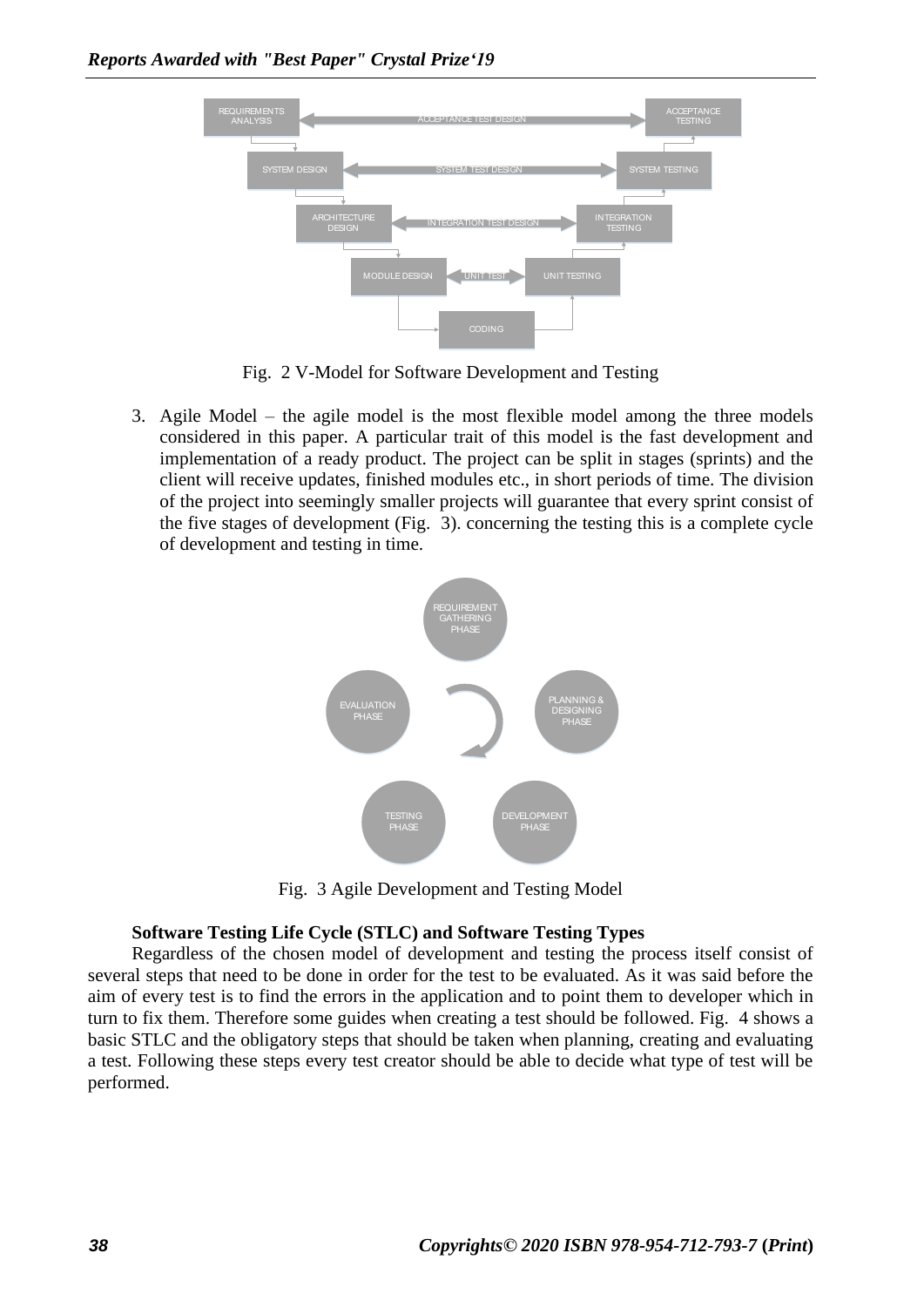

Fig. 4 Software Testing Life Cycle

<span id="page-3-0"></span>The types can be divided in three main categories – functional, non-functional and maintenance. [Fig. 5](#page-3-1) shows the subcategorization of these three branches (Maheshwari, et al., 2019).

The functional types of testing are performed when the requirements should be validated and their implementation checked. This category consist of checks for unit functionalities, ways of integration, error handling etc.

The non-functional testing is considered when the application will be tested for performance, speed, load time and volume, usability, etc.

The maintenance tests are the ones that are mostly done at the end of the development cycle. These types of verifications gives a guarantees that the program has been installed or uploaded correctly and works in the production system of the client. There are several other cases when maintenance verifications are used – when there have been made changes to the original code of the program. Doing a maintenance check is mandatory in order to be sure that the new code is not interfering with the old one (Maheshwari, et al., 2019).



Fig. 5 Software Testing Types

# <span id="page-3-1"></span>**Result Metrics**

It's said that "you can't manage, what you can't measure" (Tom, 1986). Coming from that statement the role of the result metrics is critical.

The process of testing itself can't give enough information about the quality of the product, and if the standards of the development company have been followed. The testing will give the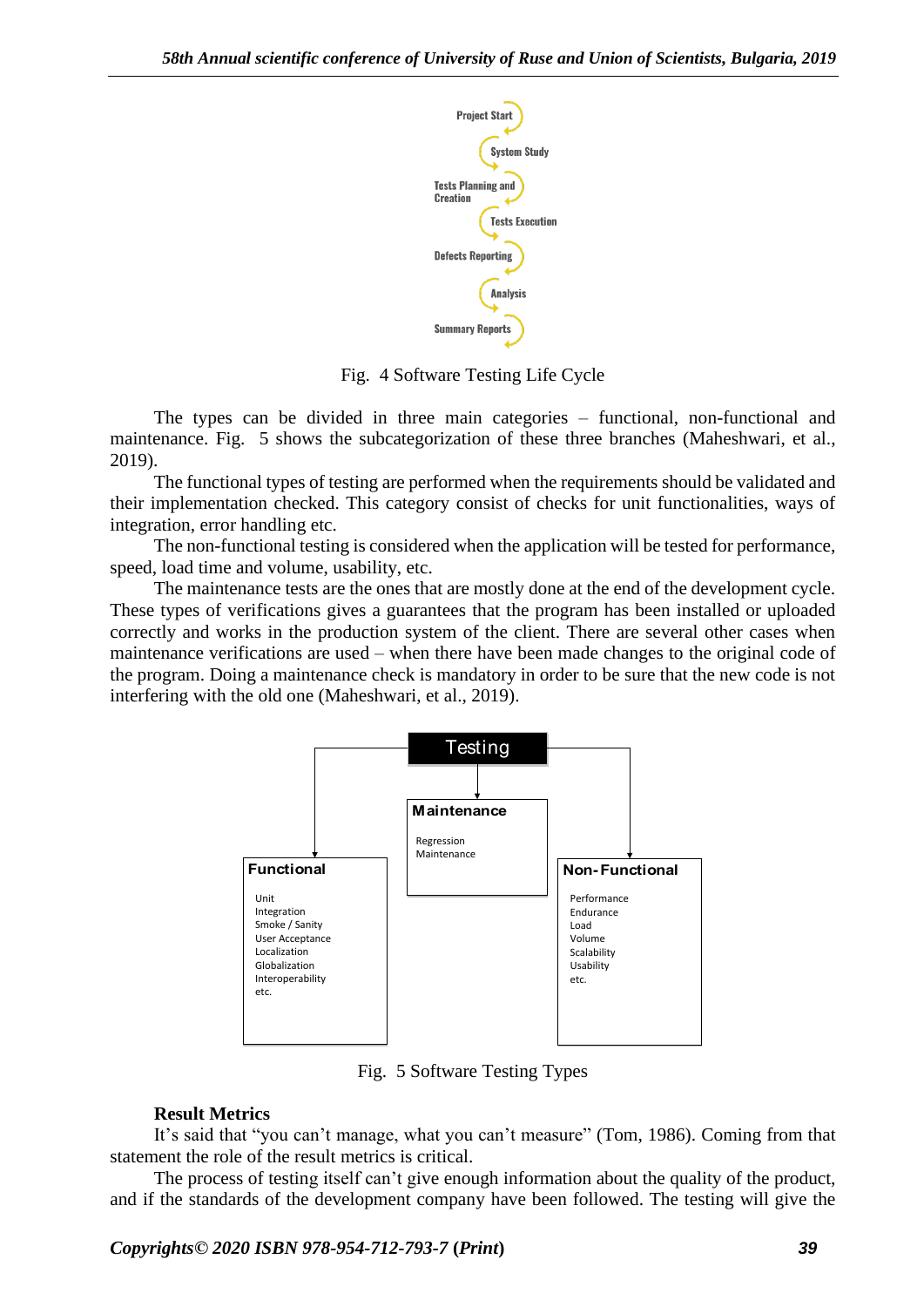number of defects in the program and will be a guide to the developers when fixing the said defects. But if planned right the testing can gather enough data which can be further analyzed and transformed so that the simple process of testing a program can become an existential part of the project management.

Every phase of evaluation should end with deep analyzation of the collected data and conclusions about the quality of the product and the team. In order to do that a set of result metrics should be used. They can give an overview of the development process and be an indicator for the future work of the team. The set of metrics should be carefully selected so that they are adequate for the specific project.

#### **Product Metrics**

The so-called "Product Metrics" are used when we want to measure the size and complexity of the program (Belachew, et al., 2018). The size of the program is a factor when considering the quality of the software originating from the assumption that the longer the program is the better it's been developed. Of course that can't be enough affirmation but it's considered among other metrics.

A disadvantage of sorts is that these types of metrics are only available once the product has been developed. Therefore they can't have a predictive character.

These metrics can measure external and internal attributes of the products – software usability and reusability, correctness, complexity, testability (Bhatti, n.d.).

# **Cyclomatic Complexity**

The cyclomatic complexity metrics was first proposed by Thomas McCabe in 1976 for measuring the software especially for the Design phase (A. H, 1996). The process of measurement views the program as a graph. The cyclomatic number is the number of paths to reach the entire graph. That technique is good enough for small programs but when the software is long it becomes harder to count the number of paths. McCabe then proposes counting the number of the basic paths instead of all paths. The Cyclomatic Complexity can be expressed as the following equation:

$$
V(G) = E - N + 2P \tag{1}
$$

Where:

V (G) – Cyclomatic Complexity E – Number of edges N – Number of nodes P – Number of connected components or parts

#### **Process Metrics**

Process metrics are used when the developers and the team leaders want to get an overview of the number of defects found, the time it took for the developers to fix them, testing time and other quality related factors and indicators.

The measuring of these types of metrics can begin as soon as the development begins and that makes them appropriate for time predictions and quality control.

In many cases when teams wants to make performance optimizations they analyze the results from these metrics from previous projects.

[Table](#page-5-0) 1 shows some of the testing process metrics summarized by (Lee & Chang, 2013) and proposed by (Premal & Kale, 2011), (Kaur, et al., 2007) and (Farooq & Quadri, 2011).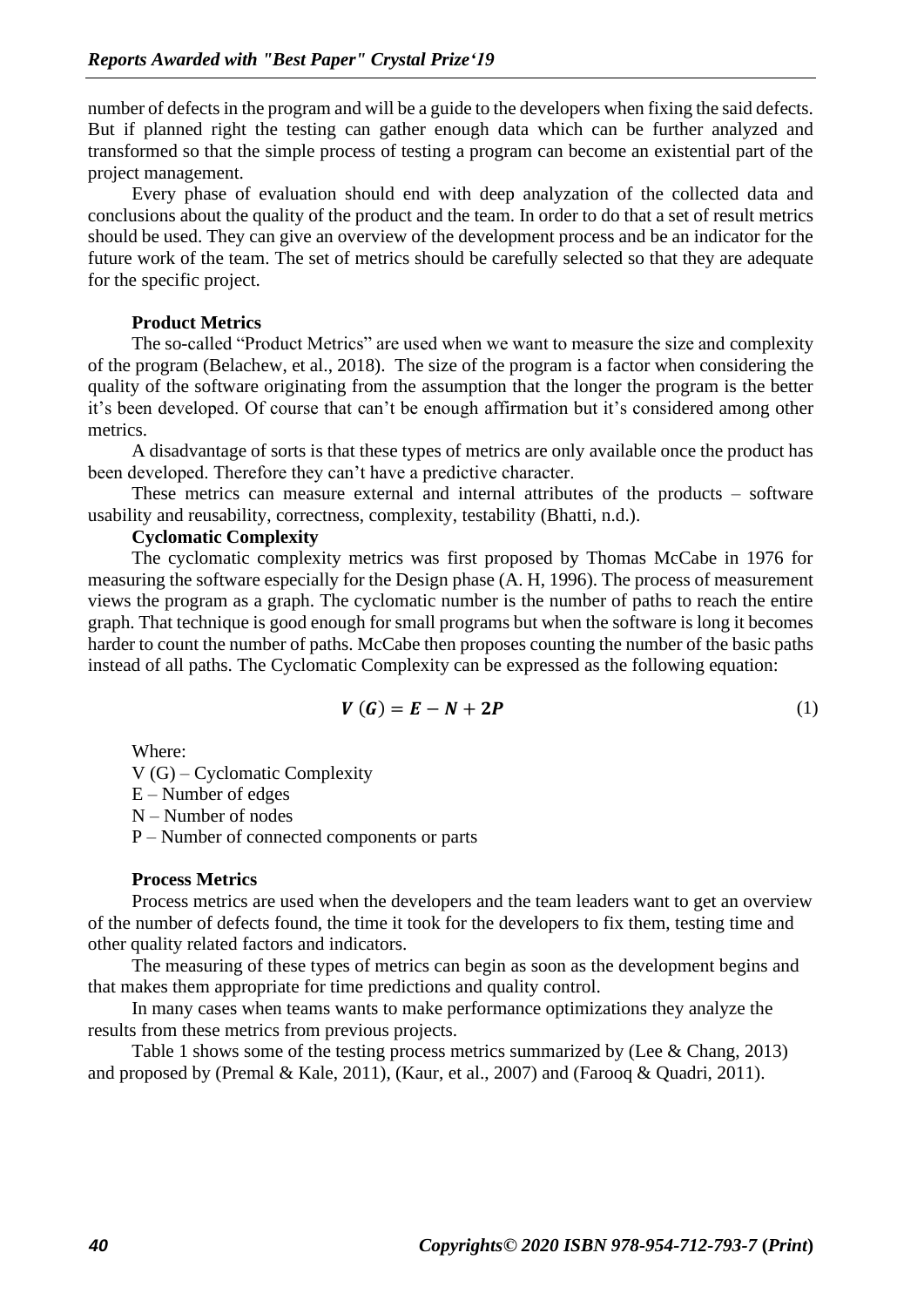Table 1. Process Test Metrics

<span id="page-5-0"></span>

| <b>Test Metric</b>                                    | <b>Definition</b>                                                                                                                        | Formula                                                                        |
|-------------------------------------------------------|------------------------------------------------------------------------------------------------------------------------------------------|--------------------------------------------------------------------------------|
| Test Case Productivity (TCP)                          | Gives an overview of the<br>productivity                                                                                                 | <b>Total Test Row Steps / Efforts</b><br>(Hours)                               |
| Effectiveness<br>Test<br>Case<br>(TCE)                | Gives the relation between the<br>number of defects detected<br>during testing and the total<br>number of found defect in the<br>program | Dt / $(Df + Du) * 100$                                                         |
| Test Efficiency (TE)                                  | Determines the efficiency of<br>the testing team and gives an<br>indicator of the defects missed<br>out during the testing phase         | Dt / $(Dt + Du) * 100$                                                         |
| <b>Bad Fix Defect (BFD)</b>                           | Defects who<br>when fixed<br>resulted in a new defect are<br>considered bad fix defects                                                  | Number of Bad Fix Defects /<br><b>Total Number of valid Defects</b><br>$*100%$ |
| Defects Rejected Percentage<br>(DRP)                  | Number of falsely marked<br>defects                                                                                                      | (Number of rejected defects /<br>Number of Total Defects) *<br>100             |
| Critical Defects (CD)                                 | Number of critical defects<br>found                                                                                                      | (Number of Critical Defects /<br>Number of Total Defects) *<br>100             |
| Test Improvement (TI)                                 | Shows the relation between<br>the number of defects found<br>by the testers and the number<br>of line codes                              | Number of Defects / Source<br>lines of code in thousands                       |
| Test Cost as a ration<br>of<br>Development Cost (TCD) | Shows the relation between<br>testing cost and development<br>cost                                                                       | Total cost of testing / Total<br>cost of development of the<br>product         |

### **CONCLUSION**

This paper consist of the main three development and testing models, categorization of testing types and an overview of the metrics used when analysing the results from the tests evaluation.

The metrics presented in this paper are enough to give a team manager a detailed view of the quality of the development and the developed product.

The goal was to make an observation of the most used models, types and analyzation methods in order to plan and develop a testing tool that considers these factors. The tool should be able to track the development process as well as the tests execution.

### **ACKNOWLEDGEMENT**

The study was supported by contract of University of Ruse "Angel Kanchev", № BG05M2OP001-2.009-0011-C01, " Support for the development of human resources for research and innovation at the University of Ruse "Angel Kanchev". The project is funded with support from the Operational Program " Science and Education for Smart Growth 2014 - 2020" financed by the European Social Fund of the European Union.